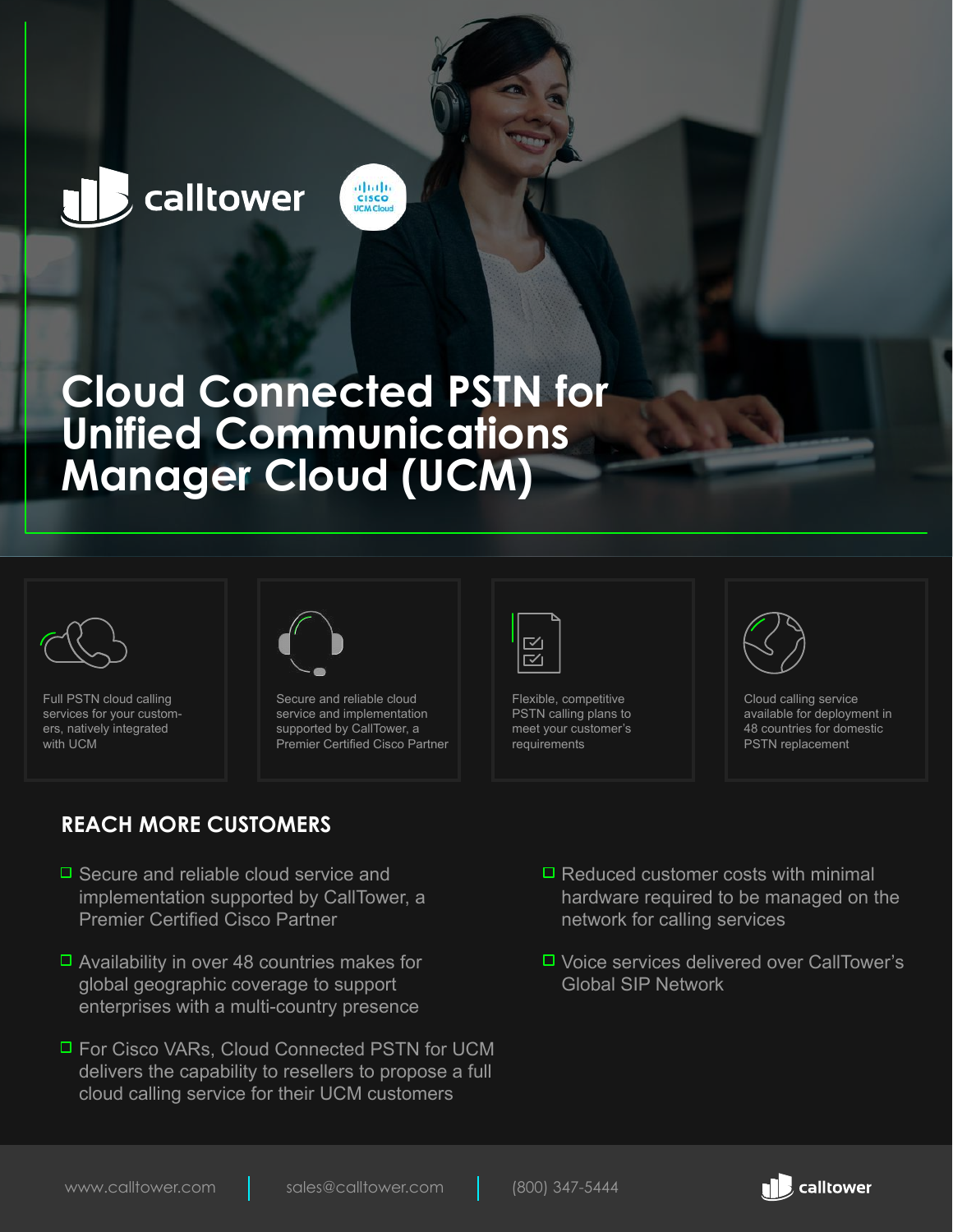#### **A FULL CLOUD CALLING SERVICE NATIVELY INTEGRATED WITH UCM**

For Cisco VARs, Cloud Connected PSTN for UCM delivers the capability for resellers to propose a full cloud calling service for their UCM customers. Deliver value to your UCM customers on their transition to the cloud with a natively integrated PSTN service provided by CallTower. A complete cloud calling solution that reduces costs and enables Cisco VARs to offer more value to their customers. Cisco VAR Partner owns and manages the customer, CallTower provides the PSTN replacement capability with UCMC supplying local DID/DDI, Toll Free and seamless in-country dialing.

| <b>ARGENTINA</b> | <b>COLOMBIA</b>   | <b>FINLAND</b> | <b>LITHUANIA</b>   | <b>ITALY</b>    | <b>SLOVENIA</b>     |
|------------------|-------------------|----------------|--------------------|-----------------|---------------------|
| <b>AUSTRIA</b>   | <b>CROATIA</b>    | <b>FRANCE</b>  | <b>LUXEMBURG</b>   | <b>LATVIA</b>   | <b>SOUTH AFRICA</b> |
| <b>BAHRAIN</b>   | <b>CYPRUS</b>     | <b>GEORGIA</b> | <b>MALAYSIA</b>    | PERU            | <b>SPAIN</b>        |
| <b>BELGIUM</b>   | CZECH REP.        | <b>GERMANY</b> | <b>MALTA</b>       | <b>POLAND</b>   | <b>SWEDEN</b>       |
| <b>BRAZIL</b>    | <b>DENMARK</b>    | <b>GREECE</b>  | <b>MEXICO</b>      | <b>PORTUGAL</b> | SWTZERLAND          |
| <b>BULGARIA</b>  | <b>DOMINICANA</b> | <b>HUNGARY</b> | <b>NETHERLANDS</b> | PUERTO RICO     | <b>TURKEY</b>       |
| <b>CANADA</b>    | EL SALVADOR       | <b>IRELAND</b> | <b>NORWAY</b>      | <b>ROMANIA</b>  | <b>UK</b>           |
| <b>CHILE</b>     | <b>ESTONIA</b>    | <b>ISRAEL</b>  | <b>PANAMA</b>      | <b>SLOVAKIA</b> | <b>USA</b>          |

### **CALLTOWER CLOUD CONNECTED PSTN FOR UCM**

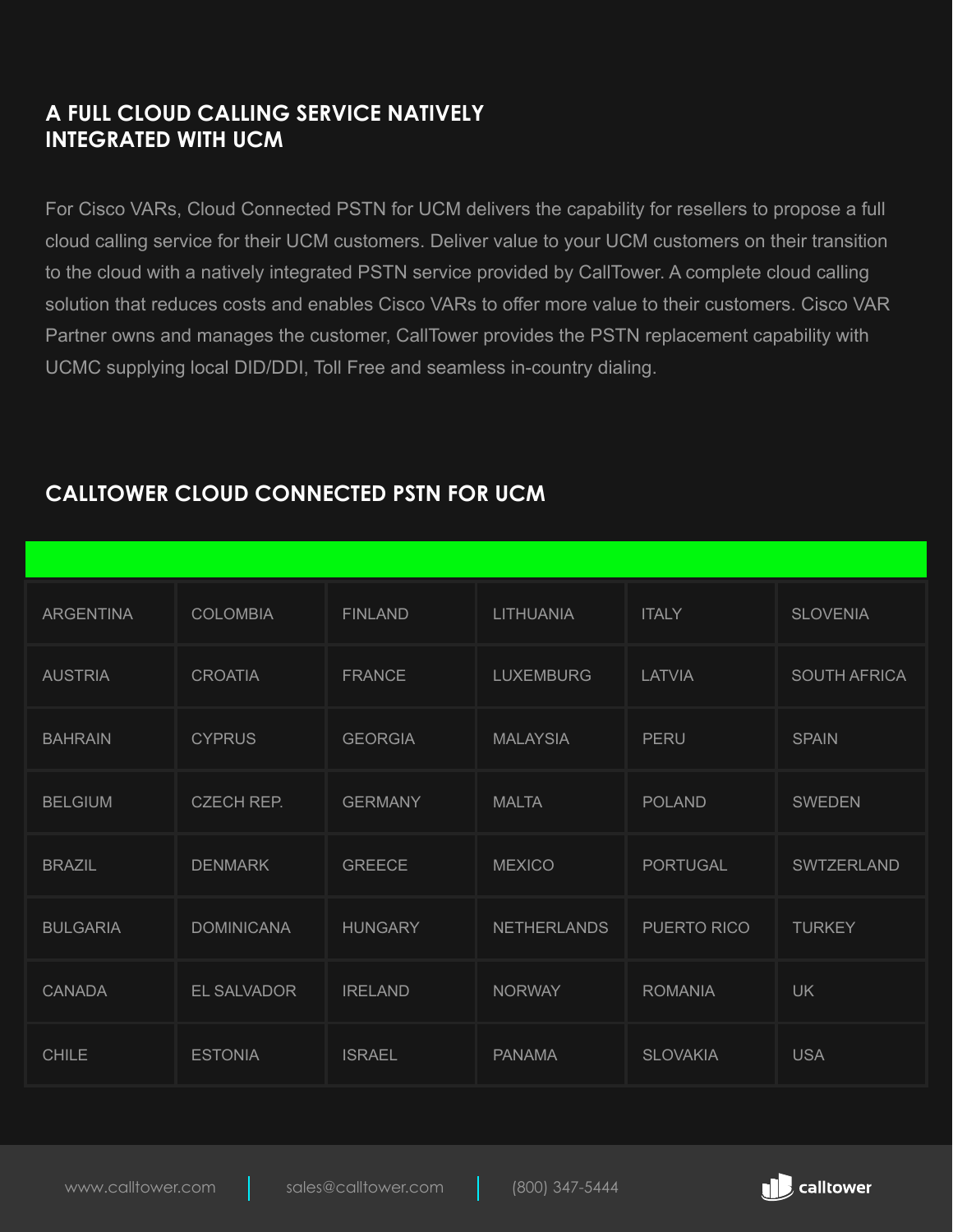#### **3 SIMPLE STEPS TO CALLTOWER GLOBAL PSTN (CCP) FOR UCM (VAR)**

#### STEP 1

Estimate Quantity of Simultaneous PSTN Connections Required

Total the number of Webex Calling seats and devices. Divide this number by 4 to get the estimated number of Simultaneous PSTN Connections required. Multiply the Simultaneous PSTN Connections by \$7.95 per PSTN Connection to estimate monthly spend. For example, a 500 seat Webex Calling customer will typically need 125 Simultaneous PSTN Connections for incoming/outgoing PSTN calling activity. Estimated monthly,  $125 \times $7.95$ /month = \$994 monthly plus usage and DID/DDI numbers.

#### STEP<sub>2</sub>

Select Country and Quantity of DID/DDI Numbers Required

Identify quantity of DID/DDI phone numbers per country, including active and spare/reserve DID/DDI numbers. Multiply quantity by per Country cost/DID/DDI to estimate monthly spend. For example, a 500 seat Webex Calling customer in the United States may have 500 active and 200 spare DID/DDI numbers. Estimated monthly, 700 x  $$0.25/m$ onth = \$175 monthly.

#### STEP<sub>3</sub>

Email/Call CallTower Sales Support for Customer Pricing & Paperwork

To assist, CallTower's certified sales and engineering teams are on standby to assist you with design, pricing and contract paperwork. Feel free to call (800) 347-5444, or email us at sales@calltower.com.